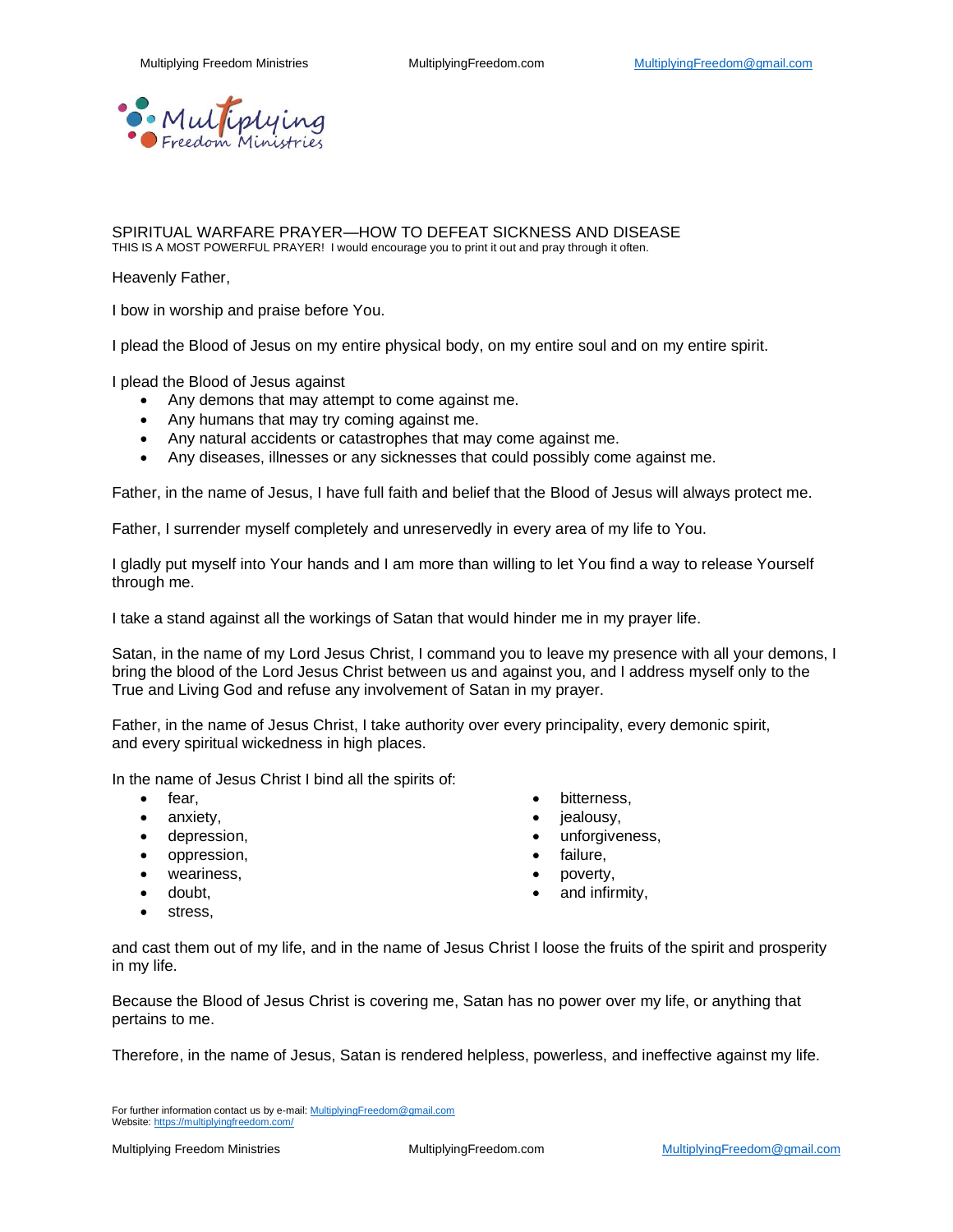

Heavenly Father, I recognize that You are more than worthy to receive all glory and honor and praise.

I renew my allegiance and my vows to You, and thank You that the blessed Holy Spirit will guide and direct me in this time of prayer.

I am thankful that in Jesus, You have made me complete, and that You have offered Yourself to me to be my daily help and my strength.

I am thankful that the victory the Lord Jesus Christ won for me on the Cross and in His resurrection has been given to me and that I am seated with Jesus in the heavenly places.

I take my place with Him in the heavenly places and recognize by faith that all wicked spirits and Satan himself are under my feet.

I declare, therefore, that Satan and his wicked spirits are subject to me in the name of Jesus and I rejoice in Your mercy and goodness Lord.

I am thankful for the whole Armor of God that You have provided.

I put on the whole Armor of God and live and pray in complete dependence upon You, blessed Holy Spirit. I put on the Girdle of Truth, the Breastplate of Righteousness, the Sandals of Peace and the Helmet of Salvation.

I lift up the Shield of Faith against all the fiery darts of the enemy; and I take in my mouth the Sword of the Spirit, which is the Word of God, and I choose to use Your Word against all the forces of evil in my life.

I am grateful, Heavenly Father, that the Lord Jesus Christ spoiled all principalities and powers and made a show of them openly and triumphed over them in Himself just for me.

I claim all that victory for my life this day. I reject all the insinuations, accusations, and the temptations of Satan.

I affirm that the Word of God is true, and I choose to live this day in the light of God's Word.

I choose, Heavenly Father, to live in obedience to You and in fellowship with You.

Open my eyes and show me the areas of my life that do not please You, and then work in me to cleanse me from all ground that would give Satan a foothold against me.

In every way I stand in all that it means to be Your child and I welcome all the ministry of the Holy Spirit in my life.

I am thankful, Heavenly Father, for the expression of Your will for my daily life as You have shown me in Your Word.

I, therefore, claim all the will of God in my life this day.

For further information contact us by e-mail[: MultiplyingFreedom@gmail.com](mailto:MultiplyingFreedom@gmail.com) Website[: https://multiplyingfreedom.com/](https://multiplyingfreedom.com/)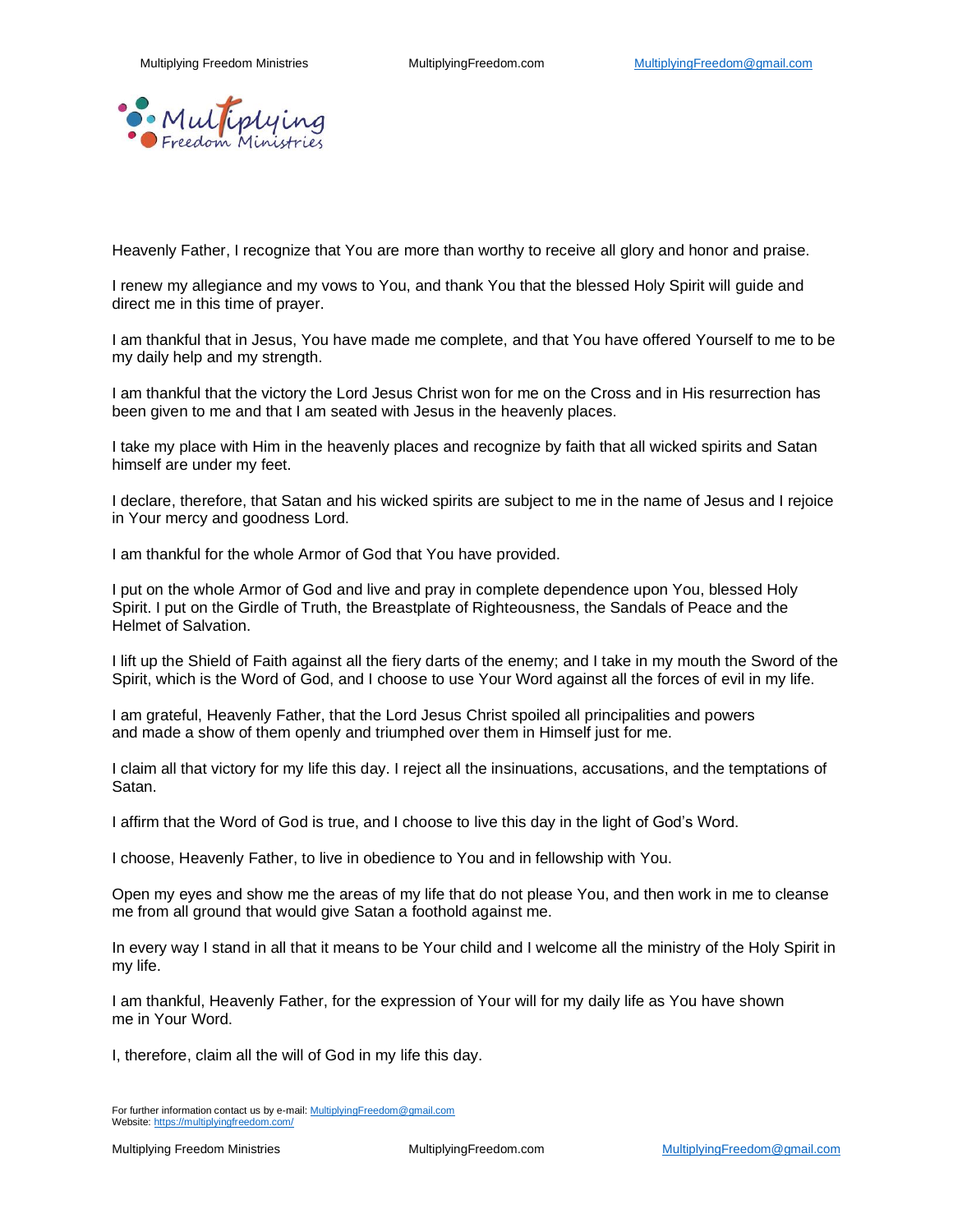

I am thankful that You have blessed me with all spiritual blessings in heavenly places in Christ Jesus.

I am thankful that You have begotten me unto a living hope by the resurrection of Jesus Christ from the dead.

I am thankful that You have made provisions for me so today I can live filled with the fruits of the Spirit in my life.

I recognize that this is Your will for me and I, therefore, reject and resist all the endeavors of Satan and his wicked spirits to rob me of the will of God.

I refuse to be fooled by my feelings and I hold up the Shield of Faith against all the accusations, distortion and insinuations that Satan would put into my mind.

I claim the fullness of the will of God for my life and I walk in the authority given to me by Christ Jesus.

By faith and in dependence upon You, I put off the fleshly works of the old man and stand in all the victory of the crucifixion that Jesus provided by cleansing me from my old nature.

I put on the new man and stand in all the victory of the resurrection and the provision He has made for me to live above sin.

Father, I pray that You will dwell in my heart by faith, that You will keep me rooted and grounded in Your love.

For Father in Your love there is no fear; because Your love is perfect, and it has cast out all fear.

And I thank You Lord for not giving me a spirit of fear, but of power, love and a sound mind.

Heavenly Father, open my eyes each and every day that I might see how great You are and how complete Your provisions are for me.

Father, please give me eyes to see and ears to hear that I can understand those things that You are showing and speaking to me, so that I may understand You more fully and do exactly what You want me to do.

Oh Father, when You said seek my face, my heart cried out to You, Your face Lord will I seek.

O God of my salvation, show me Your face and lead me in the way that I should go so that I won't stray from the straight and narrow path that You have set before me.

I ask that the heavens be opened to me and that I may see visions and have dreams of my Heavenly Father and His Kingdom.

In every way I stand in the victory of the ascension and glorification of the Lord Jesus Christ, whereby all the principalities and powers were made subject to me in His name.

For further information contact us by e-mail[: MultiplyingFreedom@gmail.com](mailto:MultiplyingFreedom@gmail.com) Website[: https://multiplyingfreedom.com/](https://multiplyingfreedom.com/)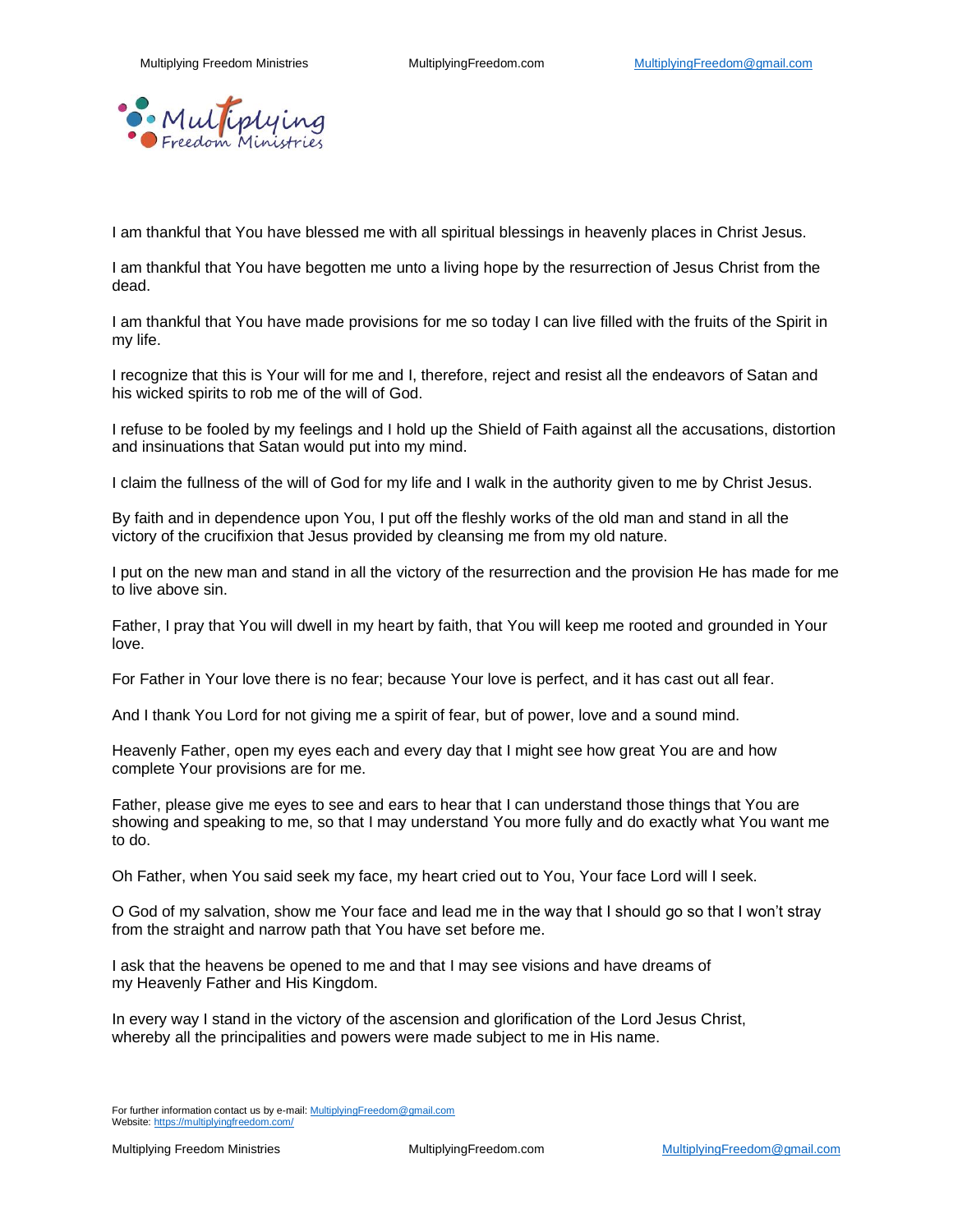

I claim my place in Christ this day, and I am victorious with Him over all the enemies of my soul.

Holy Spirit, I ask You to fill me to overflowing, break down every idol and cast out every foe in Jesus' name.

I thank You for helping me to walk in the Spirit this day, as well as every day.

I pray that You lead me and deliver me from every evil and demonic temptation and every snare of the enemy.

I pray and believe that no weapon formed against me will prosper, and every tongue that rises up against me I shall condemn.

In the Name of Jesus I completely surrender myself to You, Heavenly Father, as a living sacrifice.

I choose not to be conformed to this world, but choose to be transformed by the renewing of my mind, that I may prove what is the good and acceptable and perfect will of God.

Father, I pray that You would show me Your will and enable me to walk in all the fullness of Your will for my life.

I claim that Your power and Your anointing shall be upon me, and that when the enemy comes against me one way, the Holy Spirit will force him to flee from me seven different ways.

I pray and believe that every trap the enemy sets for me will backfire on him, and work out for my good, which is for Your glory; for You said all things work together for the good, for those who love the Lord, who are called according to Your purpose.

Satan, the blood of Jesus Christ is against you.

I am thankful, Heavenly Father, that the weapons of our warfare are not carnal but mighty through God to the pulling down of strongholds, to the casting down of imaginations and every high thing that exalts itself against the knowledge of God, and to bring my every thought captive into obedience to the Lord Jesus Christ.

Therefore, in my own life, the name of Jesus tears down every stronghold of Satan and binds the enemy's plans that have been formed against me and casts them out of my life.

Father, in the name of Jesus, I bind every stronghold of Satan against my mind, and I surrender my mind to You Lord, and I have Your mind in me as it is in Christ Jesus.

I affirm, Heavenly Father, that You have not given me the spirit of fear, but of power, and of love and of a sound mind.

Father in the name of Jesus, I bind every stronghold of Satan formed against my will; I surrender my will to You and choose to make the right decisions of faith for my life.

For further information contact us by e-mail[: MultiplyingFreedom@gmail.com](mailto:MultiplyingFreedom@gmail.com) Website[: https://multiplyingfreedom.com/](https://multiplyingfreedom.com/)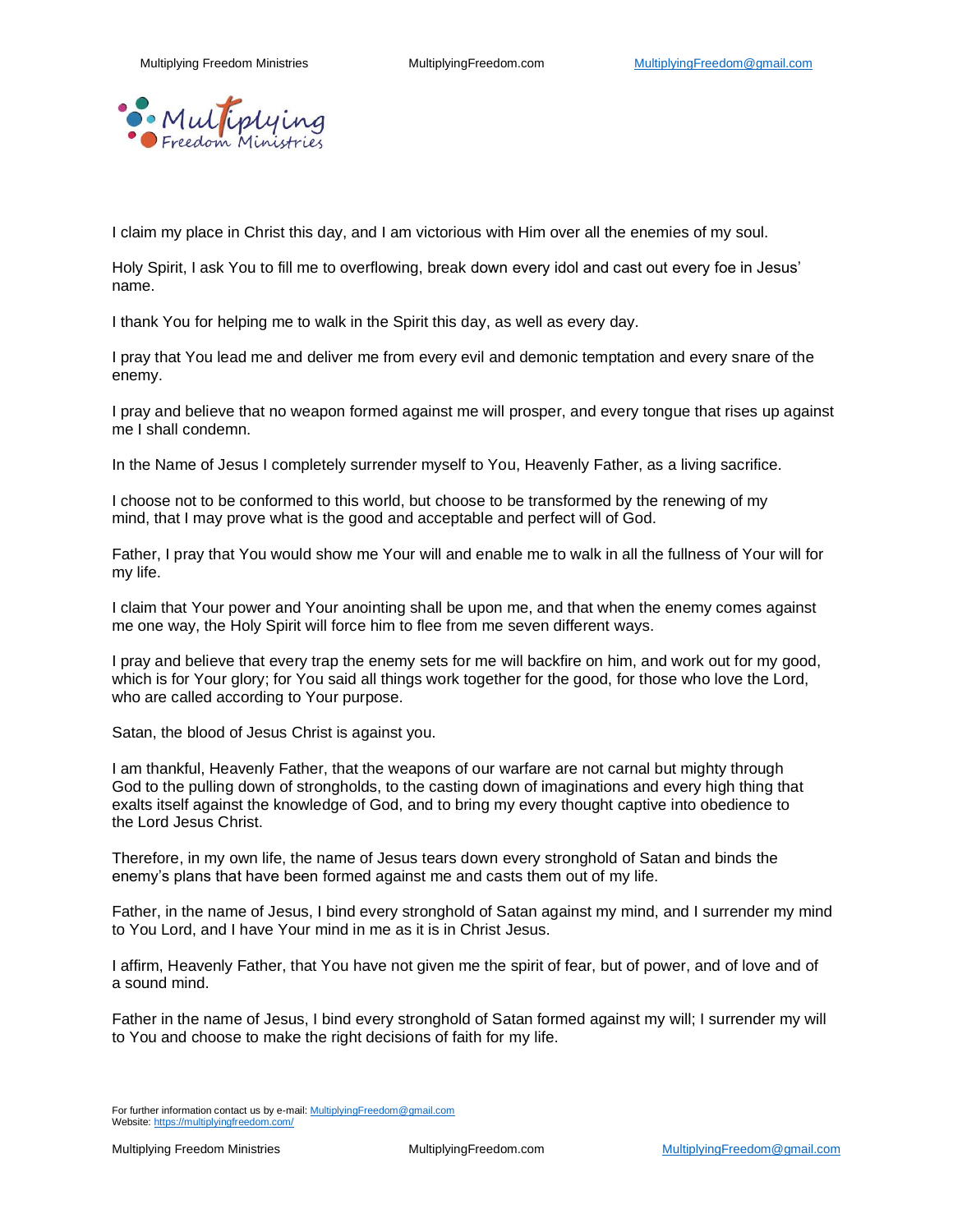

Father, in the name of Jesus I bind every stronghold of Satan formed against my body; and I surrender my body to You recognizing that my body is the temple of the Almighty Living God and a dwelling place for His Holy Spirit and the Kingdom of God, and I will rejoice in knowing that the blood of Jesus Christ covers me.

Father, Your Word says when a thief is found he MUST restore everything that he has taken sevenfold.

The WORD of GOD declares that Satan came to steal, kill and destroy, and the Holy Spirit has exposed everything that he has taken away.

Therefore, according to God's Holy Word, Satan in the name of Jesus Christ of Nazareth I command you to RESTORE EVERYTHING SEVENFOLD you took away from me.

The name of Jesus Christ commands you to take your hands off my finances, job, my home and my marriage right now in the name of Jesus.

Father, Your word says that whatever we bind on earth is bound in heaven; whatever we loose on earth is loosed in heaven.

Therefore, in the name of Jesus, I bind every stronghold of the enemy that has been holding back my healing and financial blessings, and in the name of Jesus I loose health and prosperity in my life according to Your riches in glory by Christ Jesus.

Father, I pray and believe that You are blessing me and causing me to prosper in all I do, that You are enlarging my territories, and that Your hand is with me to keep me from evil, so that I can live a life of health, prosperity and victory.

Father, I speak to the seven Spirits who are before Your throne, to impart into my life blessings. I speak forth:

- The Spirit of the Lord,
- The Spirit of wisdom
- The Spirit of understanding,
- The Spirit of counsel
- The Spirit of might,
- The Spirit of knowledge
- And of the fear [reverence] of the Lord.

Father I call forth all my healing and financial blessings right NOW in the name of Jesus, Oh Father, I thank You for Your healing and prosperity NOW in the name of Jesus!

Father, I thank You that the Holy Spirit is resting upon me.

Father that my words may be good to the use of edifying, that it may minister grace to the hearer, set the captives free and glorify the Almighty Living God my Father.

Heavenly Father, I pray now and throughout this day that You would strengthen and enlighten me, and show me every way Satan is hindering, tempting, lying, and distorting the truth in my life.

For further information contact us by e-mail[: MultiplyingFreedom@gmail.com](mailto:MultiplyingFreedom@gmail.com) Website[: https://multiplyingfreedom.com/](https://multiplyingfreedom.com/)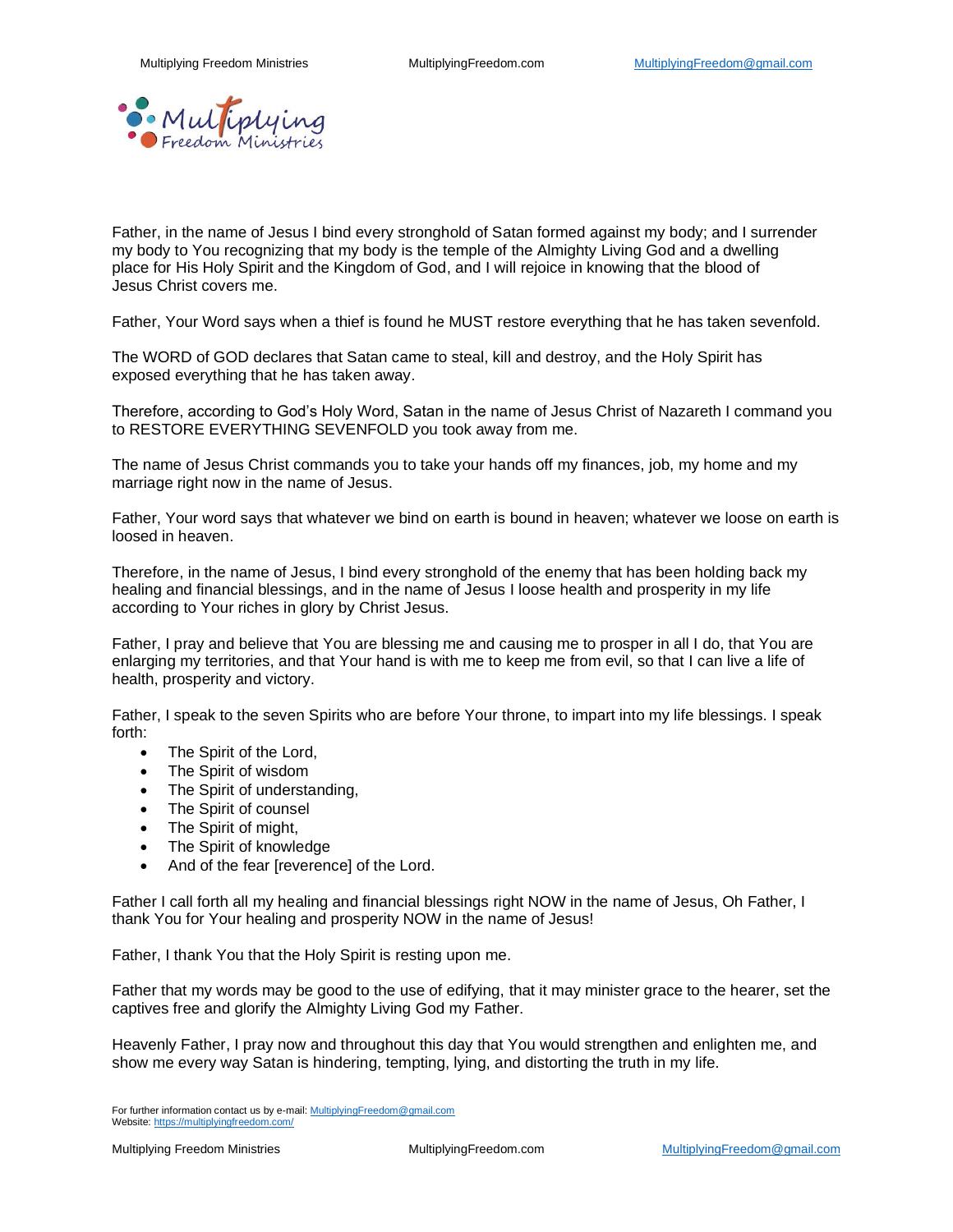

And I pray and believe that You will enable me to be the kind of person that would please You.

I pray and believe that You will enable me to be aggressive in my prayer life and in my walk of faith.

I pray and believe that You will enable me to be aggressive mentally, so that I can study, meditate, write, and practice Your Word, and to give You Your rightful place in my life.

Again, I cover myself with the blood of our Lord Jesus Christ and pray that the Holy Spirit would bring all the work of the crucifixion, the resurrection, the glorification, and all the work of Pentecost into my life this day.

I surrender all that I am to You Lord, and I refuse in the name of Jesus to listen to discouragement, doubt, and unbelief.

Father, I will trust YOU and not be afraid. I will TRUST You Jesus every time doubt and unbelief come against me.

I will yield myself to Your teachings so I will be able to experience TRUSTING You completely!

Thank You Jesus, for being my salvation, my strength, my hope for tomorrow, You Lord are my Jehovah Jireh.

Father, You have proven Your power by resurrecting Jesus Christ from the dead.

Therefore, I will praise You with much joy in my heart and shall draw water out of the wells of salvation.

Father, I thank You for Your anointing being upon me and in me, therefore, I boldly confess that I shall LIVE AND NOT DIE.

I will live to do the works of my Father, to heal the brokenhearted, to preach the gospel to the poor, to preach deliverance to the captives, and recovering of sight to those who are blind.

I will live to set at liberty them that are bruised and to tell the goodness of the Lord in the land of the living.

I will live Lord to shout and claim the victory of the cross over all the satanic forces in my life.

Jesus, I will live and praise and worship Your Holy Name!

Father, I thank You for hearing my prayers, I thank You Jesus for interceding for me and taking my prayers before Your Father, I thank You for giving me the victory every day!

I lift up the name of Jesus, and I give You all the glory, the entire honor and all the praise.

I thank You NOW LORD for my deliverance, and I will shout the victory now!

For this is the day that the Lord has made, I will rejoice and I will be glad.

For further information contact us by e-mail[: MultiplyingFreedom@gmail.com](mailto:MultiplyingFreedom@gmail.com) Website[: https://multiplyingfreedom.com/](https://multiplyingfreedom.com/)